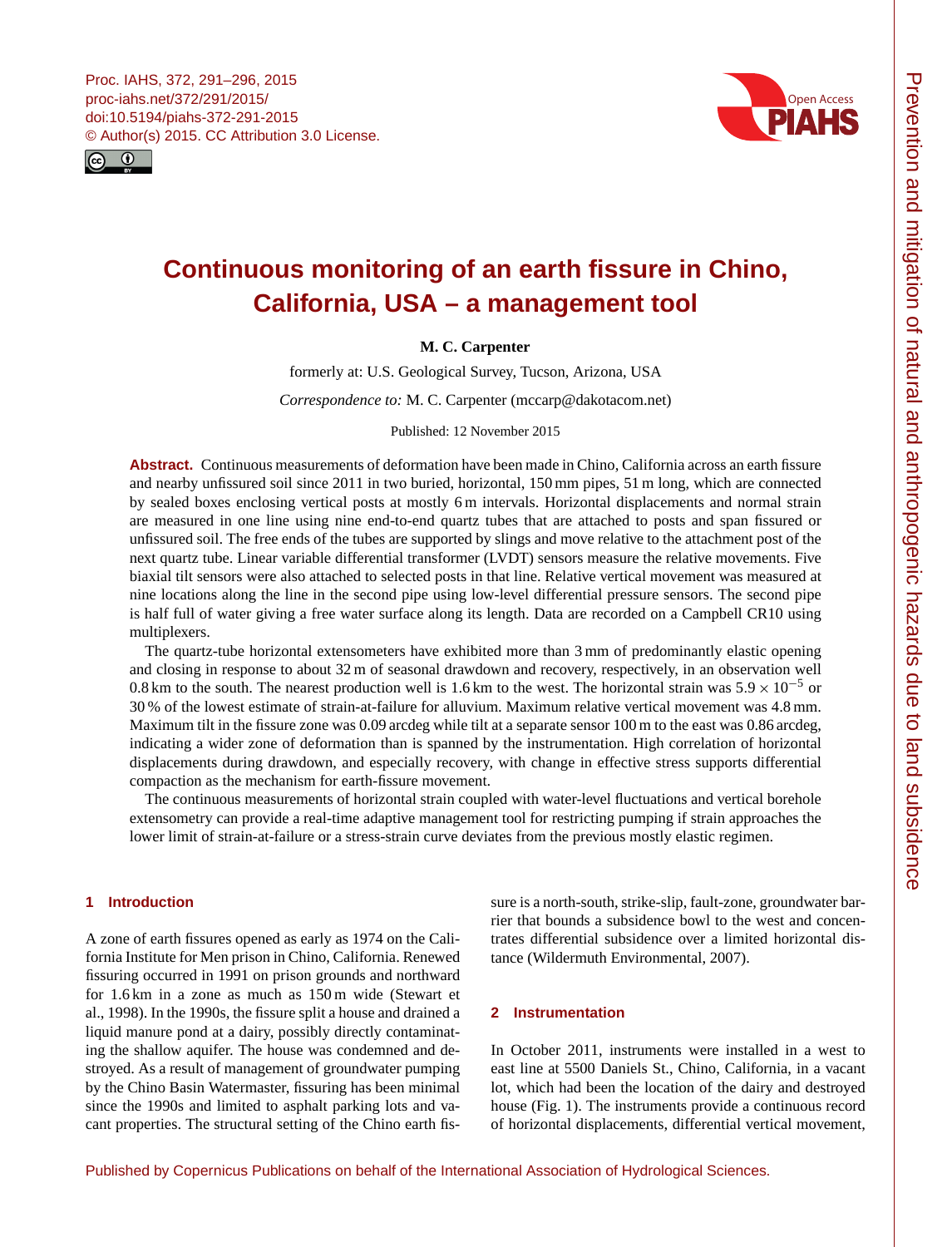and tilt across the earth fissure and nearby unfissured soil. Two buried, horizontal, 150 mm pipes, 51 m long, are connected by sealed boxes enclosing vertical, 3-m, grounding rod posts driven into the ground at mostly 6 m intervals. Data are recorded on a Campbell CR10 datalogger using multiplexers.

Horizontal displacements are measured in one line using nine end-to-end quartz tubes that are attached to posts and span fissured or unfissured soil. Tubes are 15 mm OD, 13 mm ID. Trans-Tek ±6 mm, 0242-0000 linear variable differential transformer (LVDT) sensors measure the relative displacements. The free ends of the tubes are supported by beadedchain slings and move relative to the attachment post of the next quartz tube. A tube is attached to a post by means of an aluminum strip that extends behind the end of its attachment post, and the LVDT is attached to a nonmagnetic stainless steel strip that extends beyond the end of its post. The length of aluminum times its coefficient of expansion  $(2.4 \times 10^{-5} \,^{\circ}\mathrm{C}^{-1})$  plus the length of stainless steel times its coefficient of expansion  $(1.2 \times 10^{-5} \,^{\circ}\mathrm{C}^{-1})$  equals the length of quartz times its coefficient of expansion  $(5.7 \times 10^{-7} \,^{\circ} \text{C}^{-1})$ . This compensating design reduces temperature effects by as much as an order of magnitude.

Relative vertical movement was measured at nine locations along the line in the second pipe using Honeywell Micro Switch 24PCEFA6D  $\pm$ 34 hPa ( $\pm$ 0.5 psi) low-level differential pressure sensors. Differential silicon-strain-gage pressure sensors exhibit a voltage shift in response to a pressure change common to both ports. For low-level sensors used for high precision, a secondary common-mode calibration must be done over the range of barometric-pressure change. An adjustment can be applied or sensors can be selected with identical shifts. The second pipe is half full of water giving a free water surface along its length.

Five Applied Geomechanics (now Jewell Instruments) 902-TH biaxial tilt sensors were attached to selected posts in the quartz-tube line. Temperature sensors incorporated in the tilt sensors provided the temperature measurements for the instrument enclosures. Biaxial tilt sensors provide the easiest information for the extent to which deformation is restricted to a vertical plane orthogonal to the fissure.

#### **3 Results**

From west to east the quartz-tube spans are designated Q1– Q3, Q11, and Q4–Q8 (Fig. 2). Q11 spans the historical fissure zone. Curves represent cumulative displacement along the line. For example, Q8 is the sum of all displacements Q1–Q8. The quartz-tube horizontal extensometers have exhibited more than 3 mm of predominantly elastic opening and closing in response to about 32 m of seasonal drawdown and recovery, respectively, in an observation well 0.8 km to the south. The nearest production well is 1.6 km to the west, screened in a deep confined aquifer at depths of 91–



**Figure 1.** Instrument layout at 5500 Daniels horizontal extensometer site, Chino, California. Q1–Q8 are quart-tube horizontal extensometers. LL1-LL10 are liquid-level sensors. E04-N65f are biaxial tilt sensors.



**Figure 2.** Quartz-tube horizontal movement compared with waterlevel fluctuation in an observation well and deep-extensometer compaction 0.8 km to the south.

140 m and 152–298 m. The horizontal strain was  $5.9 \times 10^{-5}$ or 30 % of the lowest estimate of strain-at-failure for alluvium (Jachens and Holzer, 1982).

Coefficients of determination for the pairs water-level decline and deep extensometer, water-level decline and horizontal displacements (Q8), and deep extensometer and horizontal displacements (Q8) range from 0.89 to 0.99 (Table 1). The lower correlation between horizontal displacements and both water-level decline and the deep extensometer during drawdown 2013 reflects closing of and major deviation of span Q4 during that period.

The deviation of span Q4 began during drawdown 2012 when that span closed while spans to the east of Q5 opened uniformly. That deviation indicates concentration of fissure opening across span Q5. A much larger closing across Q4 occurred during drawdown beginning in April 2013. That closing, little movement across spans Q1 and Q2, and fairly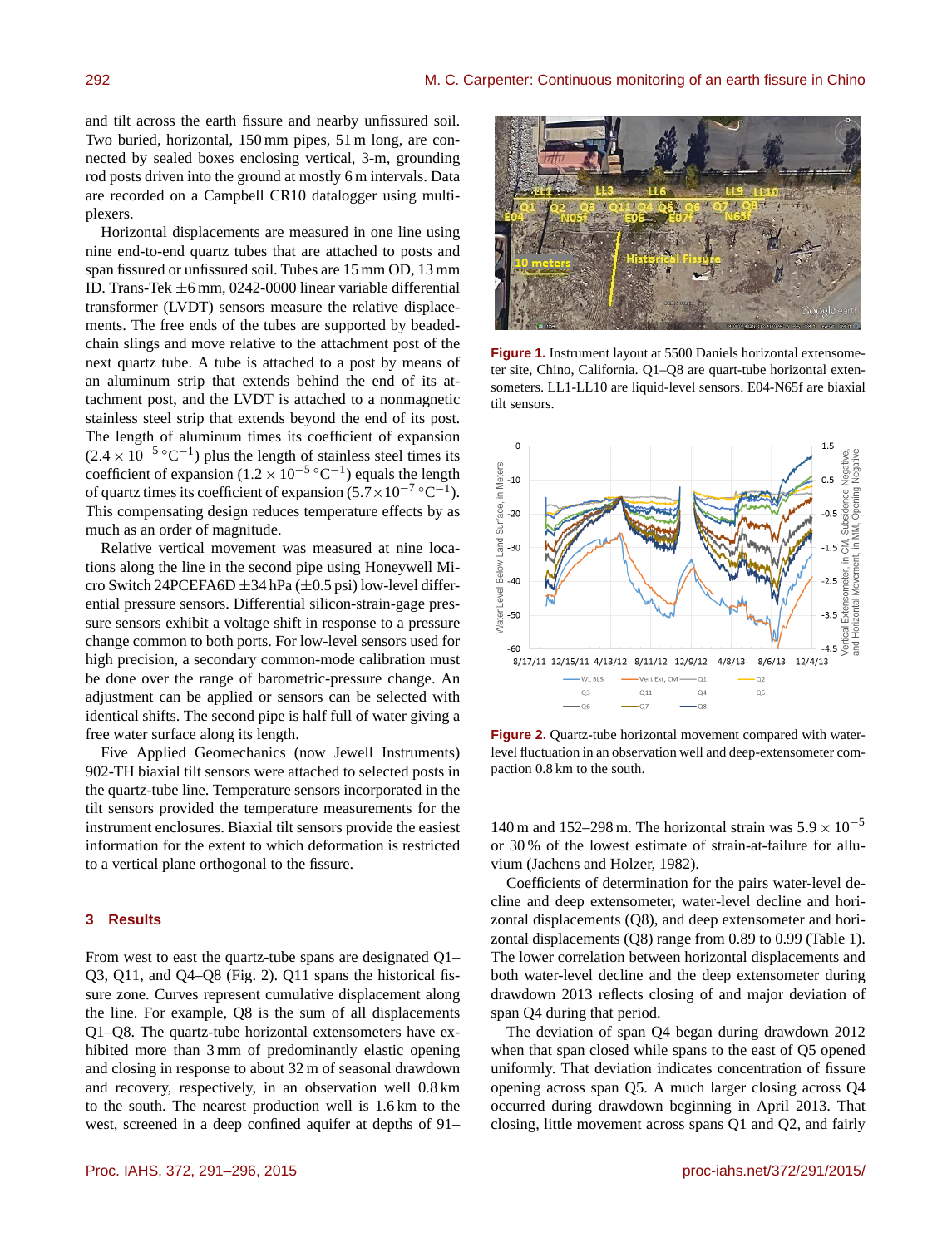**Table 1.** Coefficients of determination for periods of recovery and drawdown for water-level fluctuations, deep extensometer compaction, and horizontal movements.

|                           | Water-level<br>decline<br>and deep<br>extensometer | Water-level<br>decline and<br>horizontal<br>movements | Deep<br>extensometer<br>and horizontal<br>movements |
|---------------------------|----------------------------------------------------|-------------------------------------------------------|-----------------------------------------------------|
| Recovery winter 2011-2012 | 0.93                                               | 0.95                                                  | 0.99                                                |
| Drawdown 2012             | 0.95                                               | 0.97                                                  | 0.93                                                |
| Drawdown 2013             | 0.95                                               | 0.89                                                  | 0.89                                                |
| Recovery winter 2013      | 0.98                                               | 0.97                                                  | 0.98                                                |

uniform opening and closing across spans Q3, Q11, and Q5– Q8 indicates that most fissure movement was concentrated across span Q5, at least 6 m east of the historic fissure zone, Q11.

The liquid-level, vertical-movement instrumentation is a work in progress. Sensors were built using the wire bundle of the cable as the vent tube. This technique had worked exceptionally well in the past, but excessive noise existed in the liquid-level data, presumably because of tight bends in the cable restricting pressure equalization in the reference side of the sensors. Venting the pipe to the atmosphere, piercing the cable, and inserting a syringe needle with a compliant diaphragm (sandwich bag) improved five of the sensors, LL1, LL3, LL6, LL9, and LL10. Movement of the other sensors is with respect to LL1 (Fig. 3).

The relation between liquid-level sensors and water-level fluctuation is not clearly defined. Maximum relative vertical movement was 4.7 mm at LL3. During drawdown 2012 all sensors exhibited uplift with respect to LL1, and LL3 reversed during late drawdown. During drawdown 2013, LL6, LL9, and LL10 exhibited similar reversing movement during early drawdown followed by decline during late drawdown, and LL3 experienced uplift delayed by more than 4 months. In contrast with horizontal strain, vertical movement in the liquid level sensors is delayed with respect to water-level fluctuations. Sensors on opposite sides of the fissure generally exhibit opposite movement.

Tilt sensors exhibited response to water-level fluctuation that was delayed by about 1 month (Fig. 4). E04 and N05f on the west side tracked water level fluctuation, while E06, E07f, and N65f exhibited opposite movement. Only tilts at E04 and E07f are in the vertical plane orthogonal to the fissure. Tilts at N05f, E06 and N65f were 75, 40, and 75 arcdeg off axis, respectively.

Maximum tilt in the fissure zone was 0.09 arcdeg while tilt at a separate sensor 100 m to the east was 0.86 arcdeg, indicating a wider zone of deformation than is spanned by the instrumentation (Fig. 5). Tilt at Station 23 tracks waterlevel fluctuation with a 1-month delay similar to the sensors near the fissure zone.



**Figure 3.** Vertical movement of liquid-level sensors with respect to LL1 compared with water-level fluctuation in observation well 0.8 km to the south. Sensor locations are in Fig. 1.



**Figure 4.** Biaxial tilt compared with water-level fluctuation in observation well 0.8 km to the south. Sensor locations are in Fig. 1. The legend gives the azimuth of the vertical plane of tilt, viewing direction, and sense of rotation for two segments of each graph. CW is clockwise; CCW is counterclockwise. Response to water-level fluctuation is delayed about one month and sensors on opposite sides of the fissure zone respond with the opposite sense. Only E04 and E07f exhibited tilt in the vertical plane orthogonal to the fissure.

### **4 Fissure mechanisms**

Among several mechanisms proposed for earth fissuring, differential subsidence caused by differential aquifer compaction at depth remains the most substantiated (Fig. 6). Lateral change in thickness of the compressible aquifer-aquitard system, lateral change in compressibility within the system, or abrupt lateral change in water-level decline can cause fissuring. The conventional model treats the sediments overlying the zone of differential compaction as a bending plate. In that model, maximum horizontal strain is at the surface (Jachens and Holzer, 1982). Field evidence at many fissures indicates that fissures can have greater horizontal strain at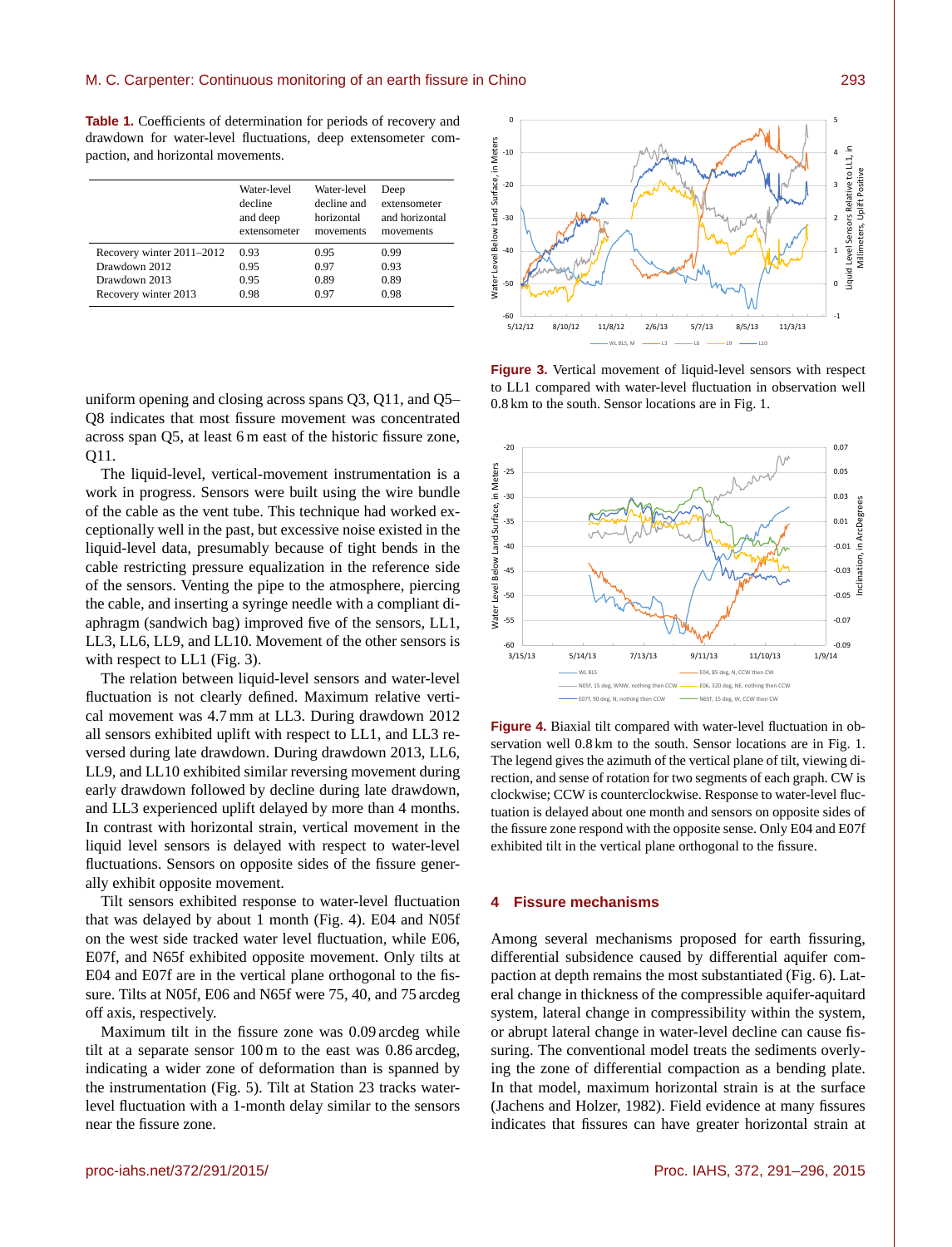#### 294 M. C. Carpenter: Continuous monitoring of an earth fissure in Chino



**Figure 5.** Biaxial tilt compared with water-level fluctuation in nearby observation well. Sensor locations are in Fig. 1. Station 23 is 100 m east of the fissure. The legend gives the azimuth of the vertical plane of tilt, viewing direction, and sense of rotation for two segments of each graph. CW is clockwise; CCW is counterclockwise. Deformation extends at least 100 m east of the fissure zone, and tilt at Station 23 is approximately ten times greater than tilt in the fissure zone.



**Figure 6.** Schematic of differential compaction settings for earth fissures.

depth than at the surface (Carpenter, 1999). An earlier model of upward propagation of stress and strain in an elastic body (Sanford, 1959) solves this dilemma. In addition to the elastic model, Sanford performed physical experiments that demonstrate the patterns of deformation that can develop at the land surface in response to differential offset at depth (Fig. 7). High correlation of horizontal strain with change in effective stress supports differential compaction as the mechanism for earth-fissure movement.

Horizontal seepage stress is another mechanism proposed for earth fissuring (Helm, 1994). In Carpenter (1993), waterlevel fluctuations in pairs of piezometers on opposite sides of a fissure compared with horizontal strain across the fissure



**Figure 7.** Results of sandbox experiments demonstrating fissuring and faulting consistent with shear and tensile failure of an elastic body exhibiting differential offset at depth (modified from Sanford, 1959 by Carpenter, 1993).

enabled a test of seepage stresses as a fissure mechanism. The coefficients of determination between water-level fluctuation in the piezometers (change in effective stress) and horizontal strain ranged from 0.83 to 0.85, while the coefficients of determination for horizontal seepage stresses and horizontal strain ranged from 0.03 to 0.17. In this study, coefficients of determination between water-level fluctuations and horizontal strain range from 0.89 to 0.97 (Table 1). During waterlevel recovery, fissures close (Fig. 2). Unless proponents of seepage stresses have a mechanism of water flowing back uphill during recovery dragging aquifer matrix, the mechanism of seepage stresses should be dismissed.

#### **5 Discussion**

The precise measurements of this study are incorporated in a larger monitoring network of semi-annual levelling and EDM with monument spacing of more than 400 m. With error bars of  $\pm 3$  mm horizontal, the seasonal elastic deformation of about 30 % of strain-at-failure would be invisible in that network. This difficulty illustrates the need for closer monument spacing and greater precision in zones of known or suspected fissuring. Monument spacing of 12 m would enable delimitation of a zone to be instrumented, and infilling of monuments with 2 m spacing would enable spacing of quartz-tube monuments.

At present, the horizontal quartz tubes are the best established technique for continuous monitoring (Davis et al., 1969; Wolff, 1970). Displacement resolution can be finer than 0.1 µm. Biaxial tilt sensors (Haneberg and Friesen, 1995) are the easiest to install but, as point measurements, may be the least definitive technique. The liquid-level technique adapted after Riley (1970) remains unverified by precise levelling but has great promise.

Continuous measurements of horizontal displacements using quartz tubes presents a unique method for real-time adaptive management to prevent fissure opening or reopening. Municipal groundwater pumping can be restricted if horizontal strain approaches the lower limit of strain-at-failure or, coupled with water-level fluctuations and vertical borehole extensometry, stress-strain curves deviate from the previous mostly elastic regimen. Fissures have caused catas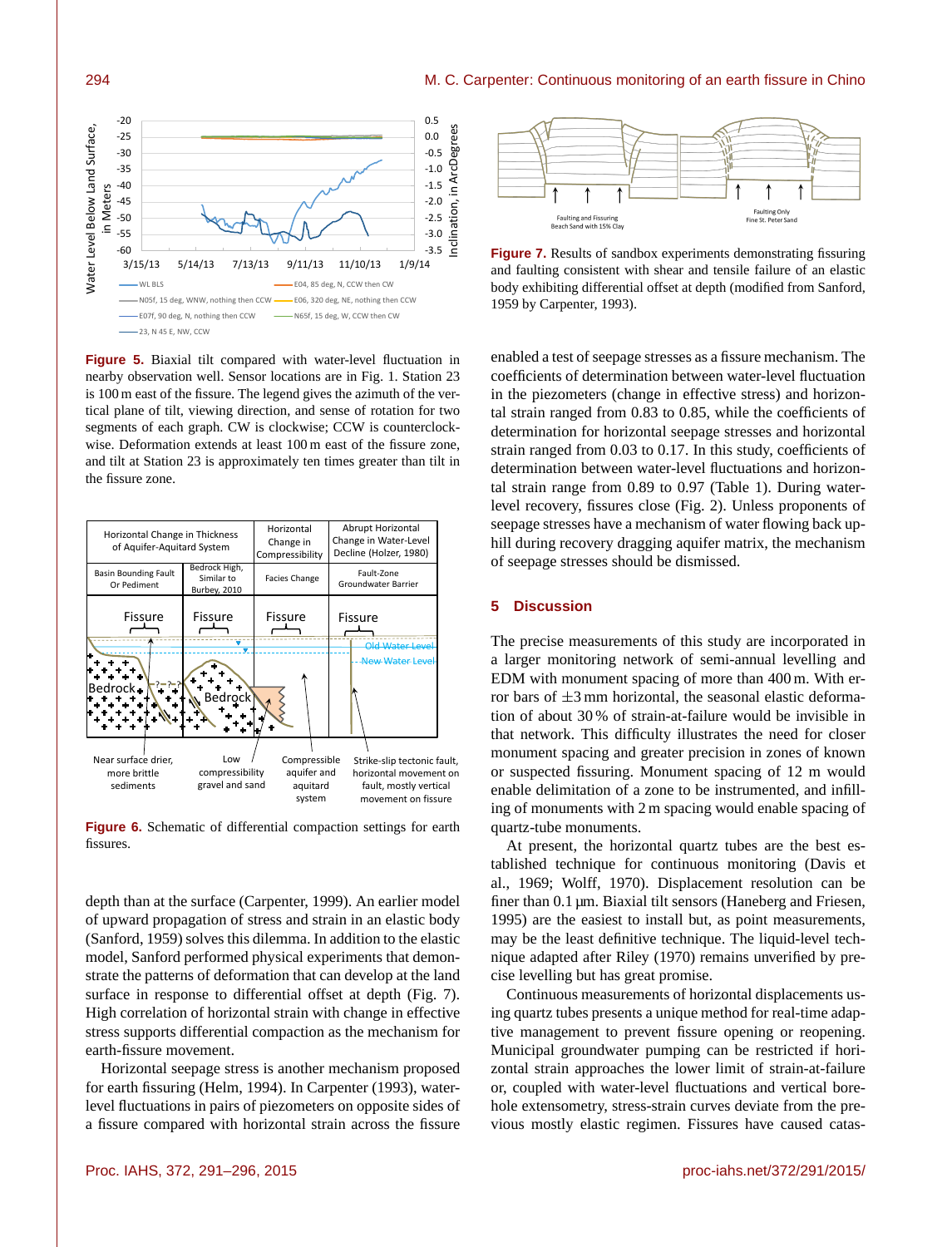trophic damage to buildings and infrastructure. A municipal water agency that actively produces groundwater from finegrained aquifer units runs the risk of causing such damage. This monitoring tool can be used to keep their operations safely below renewed fissuring.

The clarity of response of the horizontal-displacement data demonstrates the superiority of resolution of quartz tubes over EDM surveys and the superiority of continuous measurements over periodic surveys. The seasonal elastic deformation, which constitutes a significant percentage of strain at failure would be lost in the error bars of repeated surveys.

#### **6 Recommendations**

Wherever both horizontal and vertical deformation have been made at earth fissures, they have been of comparable magnitude (Carpenter, 1993, 1999). Fissures termed surface faults by Holzer (1980) that have significant vertical offset can pose particular hazards. Fissure opening of as much as 25 mm has been documented in a few hours during major frontal storms (Carpenter, 1999). A sudden vertical offset of 50–75 mm in a concrete highway during a storm with limited visibility could cause a multi-vehicle accident resulting in several deaths. Repeated precise levelling and EDM surveys where known or suspected fissures cross highways would indicate locations where GPS receivers could be placed along the highway on opposite sides of the fissure. Pairs of receivers could be monitored automatically for a threshold change that would trigger a warning sign or highway closing.

Fissures have been known to close over many years. That is, monuments on opposite sides have converged in repeated surveys in addition to infilling of the void space by collapse and deposition. In many cases the closure has been accompanied by water-level recovery (Carpenter, 1999). This presents the intriguing possibility of fissure mitigation by "wait and see" or determination of a rate of water-level decline that could be sustained without causing renewed fissuring. T. Holzer's old USGS project and the old USGS Subsidence Research Project EDM and levelling measurements at numerous fissures in the Western United States could be remeasured using original instruments and state of the art instruments, located by precise GPS, and compared with longterm water-level fluctuations. Application of a Binghamsubstance model with appropriate plastic, elastic, and viscous material properties could lead to a greater understanding of long-term fissure behaviour (LSCE et al., 2014).

Fissure systems are varied and complex. Two sets of published records of continuous measurements of fissure movement have been made to date (Carpenter, 1993, and this study). As droughts lengthen and basins become more depleted, fissuring will increase. Several more sets of continuous measurements would add immensely to the understanding of fissures and increase the possibility of finding mitigating measures. In particular, comparison of fissures associated with fault-zone groundwater barriers, fissures associated with known subsurface structure, and fissures without known subsurface structure would be desirable.

A study would begin with repeated EDM and levelling over monuments with 40 m spacing on a line 500 m long (LSCE et al., 2014). Deformation within that line would determine the locations of more closely spaced surveying monuments that would be used for selection of quartz-tube posts and liquid-level stations with 6-m spacing. Diameter of the quartz tubes should be increased to 18 mm OD, 15 mm ID for improved rigidity. Permanent instrument and target monuments of 100 mm pipe crash posts for precise EDM would be installed beside the quartz-tube posts. Semiannual repeated precise EDM (Leica TC2003 or TDM5000) and levelling (Leica DNA03) would be compared with continuous quartz-tube horizontal displacements, liquid-level vertical movements, and tilt. Precise surveying would extend over greater lengths than the instruments providing continuous record. Surveying and continuous measurements would provide cross checks at the limit of resolution of the surveying instruments.

**Acknowledgements.** Funding for this work is provided by Wildermuth Environmental, Incorporated under the auspices of the Chino Basin Watermaster. Richard Wilson and Eric Lindberg provided field assistance and reviews of this paper. George Pardo also provided field assistance.

### **References**

- Burbey, T. J.: Mechanisms for earth fissure formation in heavily pumped basins, Land Subsidence, Associated Hazards and the Role of Natural Resources Development,Proceedings of EISOLS 2010, 17–22 October 2010, Queretaro, Mexico, IAHS Publ. 339, 3–8, 2010.
- Carpenter, M. C.: Earth-fissure movements associated with fluctuations in ground-water levels near the Picacho Mountains, southcentral Arizona, 1980-84, U.S. Geological Survey Professional Paper 497-H, 49 pp., available at: [http://pubs.usgs.gov/pp/0497h/](http://pubs.usgs.gov/pp/0497h/report.pdf) [report.pdf,](http://pubs.usgs.gov/pp/0497h/report.pdf) last access: 15 October 2015, 1993.
- Carpenter, M. C., South-central Arizona, in: Land Subsidence in the United States, edited by: Galloway, D., Jones, D., and Ingebritsen, S., U.S. Geological Survey Circular 1182, 65–78, available at: [http://pubs.usgs.gov/circ/circ1182/pdf/09Arizona.pdf,](http://pubs.usgs.gov/circ/circ1182/pdf/09Arizona.pdf) last access: 15 October 2015, 1999.
- Davis, S. N., Peterson, F. L., and Halderman, A. D.: Measurement of small surface displacements induced by fluid flow, Water Resour. Res., 5, 129–138, 1969.
- Haneberg, W. C. and Friesen, R. L.: Tilts, strains, and ground-water levels near an earth fissure in the Mimbres Basin, New Mexico, Geol. Soc. Am. Bull., 107, 316–326, 1995.
- Helm, D. C.: Hydraulic forces that play a role in generating fissures at depth, Bulletin of the Association of Engineering Geologists, 31, 293–304, 1994.